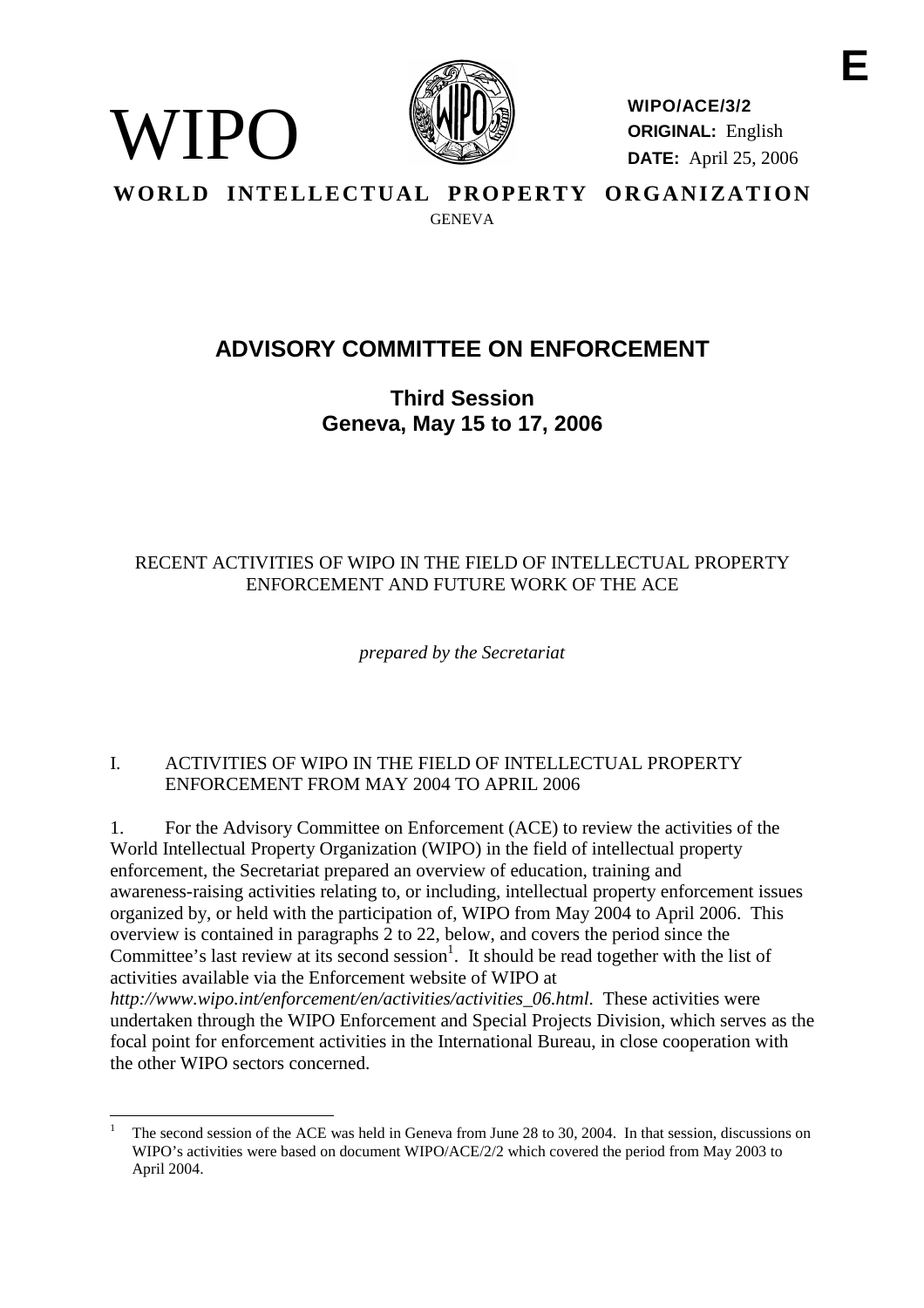#### A. Training and Awareness-Raising

2. At its second session, the ACE noted with particular satisfaction the considerable number of enforcement-related training and awareness-raising activities undertaken by WIPO, or with the participation of WIPO<sup>2</sup>. The issue of education and awareness-raising, including training, was generally considered particularly relevant for effective intellectual property enforcement, and, on this basis, selected by the Committee as the theme for its third session<sup>3</sup>. At the thirty-second session of the WIPO General Assemblies, held from September 26 to October 5, 2005, in Geneva, delegations unanimously expressed their appreciation of the choice of this theme for the third session of the ACE, and encouraged this body to continue its work<sup>4</sup>.

#### *Seminars, colloquia and workshops on intellectual property enforcement issues*

3. Taking due account of these conclusions, WIPO, in response to the large number of requests for assistance by Member States, continued to organize, or participate in, seminars, colloquia and workshops, each designed to address specific issues related to the enforcement of intellectual property rights. These events were attended, in particular, by judges and magistrates, customs and police officials, officials from intellectual property offices, intellectual property attorneys, representatives from the business community, and consumer groups. Many of these events were organized with the assistance of Member States, and/or in cooperation with intergovernmental and non-governmental organizations. The Secretariat has prepared a list of these training and awareness-raising activities, which is reproduced in the Annex of this document. The activities mentioned there include those with enforcement components which are not reflected in the titles of the respective activities.

#### *Special focus: Development of judicial expertise*

4. At its second session, the Committee noted the particular role of the judiciary in the enforcement of intellectual property rights, and agreed on the global importance of continued judicial training and sensitization of the judiciary in this field<sup>5</sup>. In line with these conclusions, WIPO put a certain emphasis in its training activities on the development of judicial expertise in the field of intellectual property disputes.

5. In that respect, a considerable number of the colloquia and workshops referred to in paragraph 3 above, and listed in the Annex to this document, were specifically designed to meet the interests of judges and magistrates.

6. In addition, activities aimed at facilitating access to relevant case law were developed. In many countries, a lack of sufficient precedent is frequently identified as a significant obstacle to the effective adjudication of intellectual property-related disputes. To address this need, WIPO has undertaken to publish collections of annotated case law. The first case book, entitled "The Enforcement of Intellectual Property Rights: A Case Book", was issued in December 2005. Prepared by The Honorable Justice Louis Harms, Judge of Appeal, Supreme

<sup>&</sup>lt;sup>2</sup> Paragraph 18 of document WIPO/ACE/2/13.<br><sup>4</sup> Document WO/GA/32/11.<br><sup>5</sup> Paragraphs 7 and 8 of document WIPO/ACE/2/13.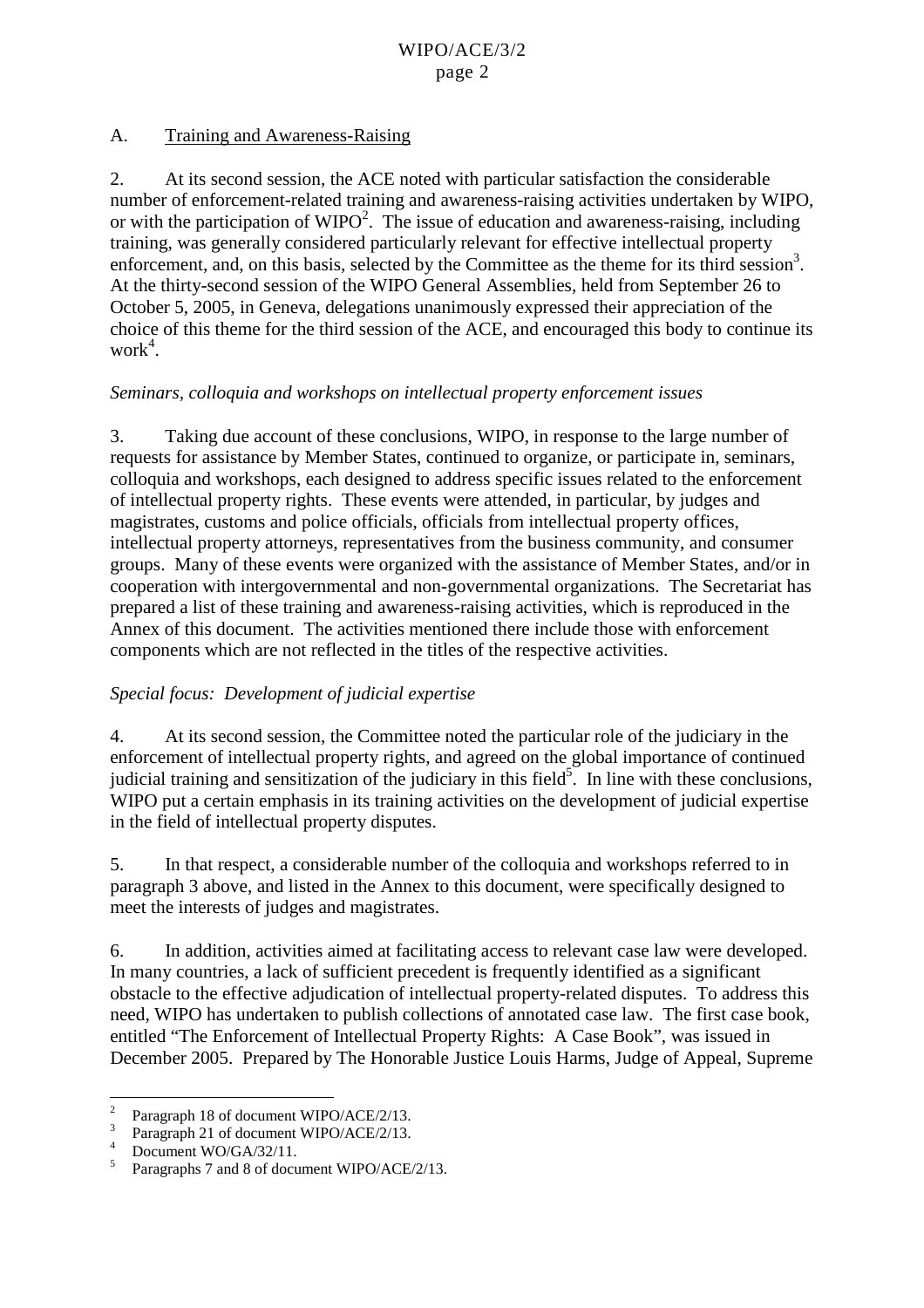Court of Appeal of South Africa, the case book analyzes carefully selected court decisions in the different fields of intellectual property, drawn from various countries, in particular those with a common law tradition. A second publication, focusing on court decisions in intellectual property matters from countries with a civil law tradition, is under preparation.

7. Moreover, to facilitate access to case material which is made available online, WIPO launched, on its enforcement website, a compilation of links to freely accessible online databases that contain, exclusively or partly, court decisions or decisions of administrative bodies in the field of intellectual property law, or extracts of such decisions. The compilation, made available in December  $2005^6$ , is based on information which, following a request by WIPO in early 2005, was submitted to WIPO by participants of the IPEIS Forum as well as by the International Bar Association (Intellectual Property and Entertainment Law Committee). To further develop this service, members and observers of the ACE are invited to submit additional information, where available.

#### *Awareness-raising: anti-piracy and anti-counterfeiting outreach campaigns*

8. To facilitate the development of outreach campaigns in the field of intellectual property at the national level, WIPO has undertaken to prepare an Outreach Guide which would provide an overview of examples of such campaigns in a large number of countries. One of the three modules focuses on campaigns in the field of combating counterfeiting and piracy which aim to raise awareness at different levels, for instance for law enforcement officials, at the school and university level, or for consumers in general. The guide is currently being finalized and is intended to be published online on the WIPO website in mid-2006.

#### B. Legislative Advice to Member States and Legal Comments in Intellectual Property Enforcement Matters

9. Upon request by Member States, WIPO prepares comments on draft laws and provides draft provisions, in areas of substantive intellectual property law and intellectual property law enforcement. In the latter respect, comments by WIPO analyze the compatibility of the respective draft laws with the enforcement-related obligations under the Agreement of Trade-Related Aspects of Intellectual Property Rights (TRIPS Agreement) as well as the WIPO-administered treaties. In the period under review, WIPO's Enforcement and Special Projects Division prepared such intellectual property enforcement-related sets of comments on six draft laws of Member States, addressing a wide range of legal issues relating to infringement and liability, civil procedures and remedies, provisional measures, criminal sanctions and border measures.

10. In addition, the Enforcement and Special Projects Division prepared detailed suggestions and comments to revise, in line with international copyright enforcement obligations, enforcement-related provisions that serve as a basis for the WIPO draft copyright laws which will be prepared upon request by Member States.

<sup>6</sup> *http://www.wipo.int/enforcement/en/case\_law.html.*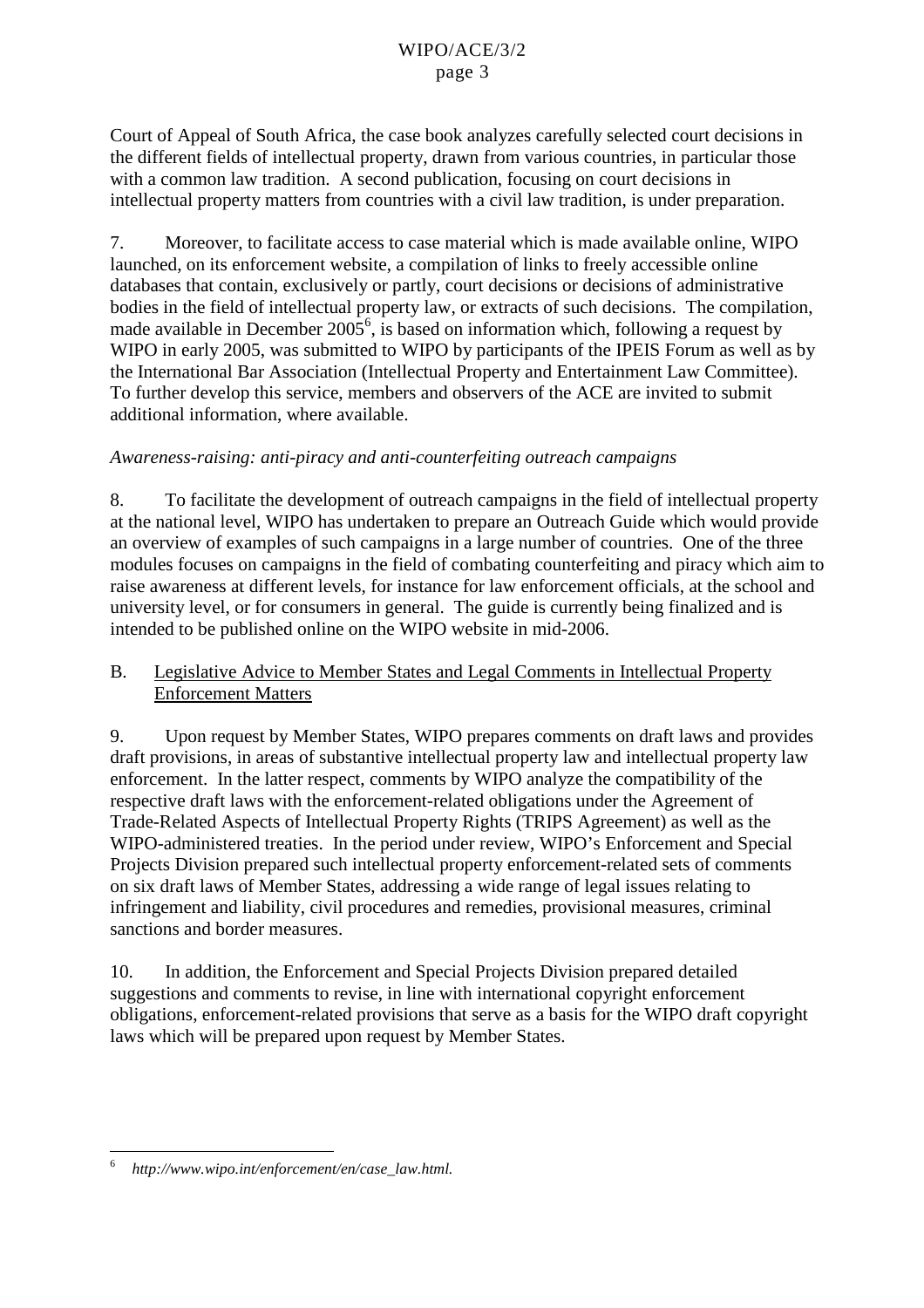11. Following a request by the Hague Conference on Private International Law, WIPO submitted, in May 2005, a set of comments on the draft Convention on Choice of Court Agreements, negotiated under the auspices of that organization. The comments analyze the draft provisions which concern disputes involving intellectual property matters, and comment, in particular, on their compatibility with the WIPO-administered treaties<sup>7</sup>. The Convention, defining a new international legal framework on certain aspects of jurisdiction as well as the recognition and enforcement of judgments in civil and commercial matters, was adopted in the twentieth diplomatic session of the Hague Conference on Private International Law, held from June 14 to 30, 2005<sup>8</sup>. WIPO and the Hague Conference on Private International Law have mutual observer status.

#### C. Coordination and Cooperation with Other Enforcement Initiatives at the International Level

12. Coordination with other stakeholders at the international level, as emphasized in the mandate of the ACE<sup>9</sup>, has been strongly developed in the period under review. WIPO, in that respect, plays an active role, and its cooperation is sought in a number of international enforcement initiatives, focusing on different aspects related to intellectual property enforcement. The following highlights some of the most important areas of recent cooperation. A complete list of organizations with which WIPO maintains close cooperation in the field of intellectual property enforcement is made available on the WIPO Enforcement website*<sup>10</sup>*.

#### *Cooperation with the World Customs Organization (WCO)*

13. In the period under review, there was close cooperation with the WCO in the field of intellectual property enforcement training and awareness-raising. Its WCO IPR Strategic Group provided specific expertise in numerous WIPO activities focusing on intellectual property enforcement at the customs level, and WIPO participated as an observer in meetings of the WCO IPR Strategic Group.

### *Cooperation with the Organisation for Economic Co-operation and Development (OECD): Measuring the economic impact of counterfeiting and piracy*

14. In 2005, the OECD started preparations for a study on the economic implications of counterfeiting and piracy. Cooperation with WIPO in that context was sought at an early stage. It was agreed that WIPO, through its Enforcement and Special Projects Division, would contribute to the study by providing advice on a number of legal questions which may arise in connection with the study. Further cooperation, focusing on the economic aspects involved, is being developed with WIPO's Office of Strategic Use of Intellectual Property for Development.

<sup>7</sup> Preliminary document No 29 of May 2005 (Addendum 1), available at

 $\substack{\text{http://www.hcch.net/upload/wop/jdgm_pd29\_add.pdf;}\\ \text{http://www.hcch.net/index_en.php?act=conventions.text@cid=98.}\\ \text{Paragraphs 114 (ii) and 120 of document WO/GA/28/7.}\\ \text{http://www.wipo.int/enforcement/en/cooperation.html.} \end{substack}$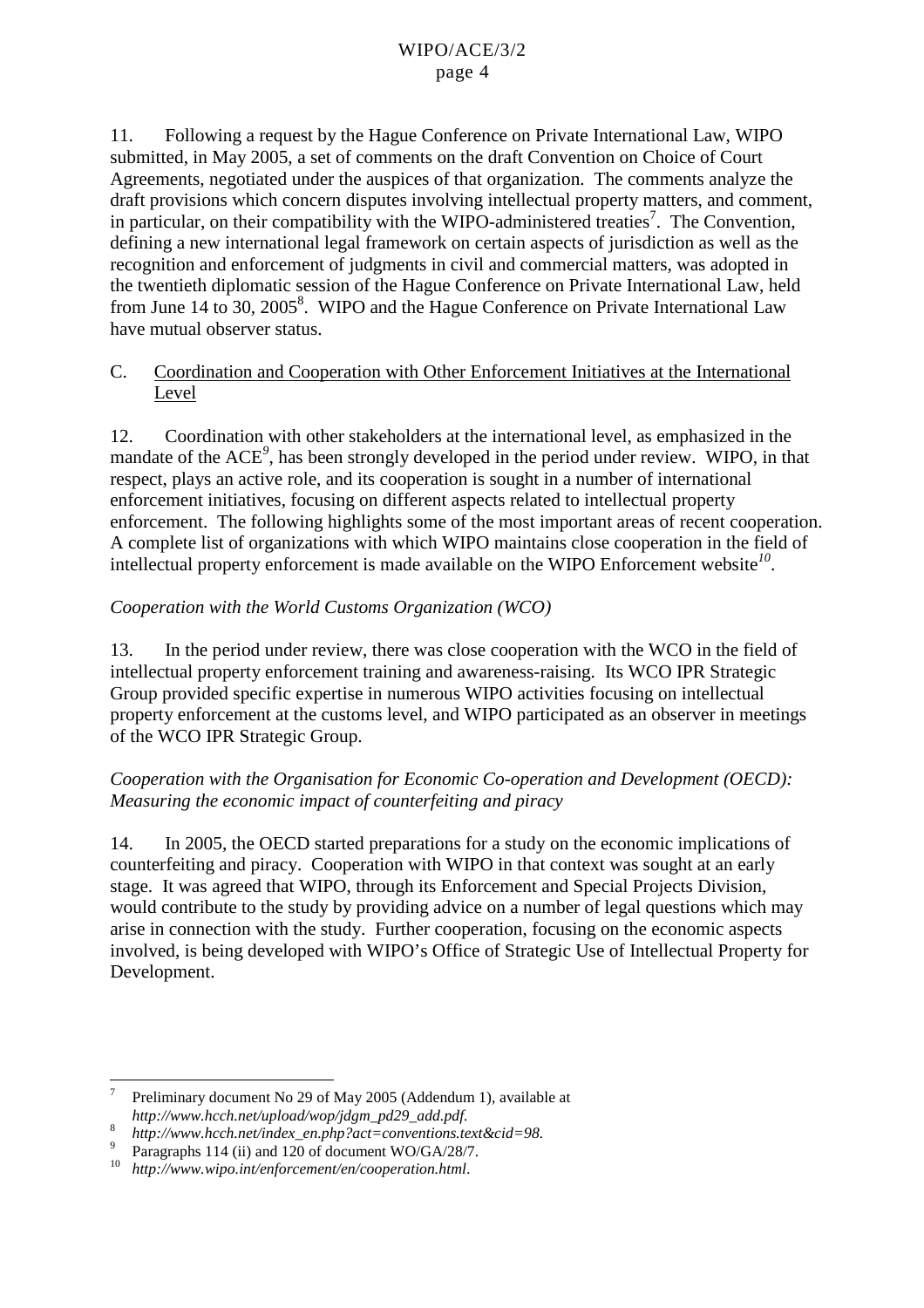#### WIPO/ACE/3/2 page 5

15. In addition, on October 17 and 18, 2005, the OECD and WIPO jointly organized, at WIPO's headquarters in Geneva, an expert meeting on measurement and statistical issues related to counterfeiting and piracy. The meeting allowed an exchange of views among the participating experts on methods and techniques that are, or could be, used to measure magnitude, scope and economic effects of counterfeiting and piracy<sup>11</sup>.

#### *Cooperation with the World Health Organization (WHO): Combating counterfeit medicines*

16. In connection with the WHO-led initiative to combat counterfeit medicines, cooperation between WIPO and WHO was intensified. WIPO participated at a conference, organized by WHO and held in Rome from February 16 to 18, 2006, which aimed at building stronger and more effective international cooperation in this field. In a declaration adopted by the participants, representing national drug regulatory authorities as well as international governmental and non-governmental organizations, industry associations, and others, a number of recommendations were formulated. On the institutional level, the establishment of an International Medical Products Anti-Counterfeiting Taskforce (IMPACT) was recommended<sup>12</sup>. This taskforce would, subject to approval by the competent bodies, be organized under the auspices of WHO and consist of representatives of relevant stakeholders. Its objective would be to explore further mechanisms for strengthening international action against counterfeit medicines, including through legislation, regulation, enforcement, technology and risk communication. WIPO offered its continued assistance in this new framework.

#### D. Facilitation of Information Exchange

17. In its second session, the Committee approved the proposal made by the Secretariat in paragraph 6(i) of document WIPO/ACE/2/2 to open the "Information Exchange" part of the IPEIS Forum to a larger audience of stakeholders by no longer requiring registration as a precondition to submit information to, or to access information contained in the databases of, this platform. The Secretariat restructured the IPEIS Forum accordingly, and the "Information Exchange" is accessible without registration formalities $^{13}$ .

18. To provide a source of information on current developments in the field of intellectual property enforcement, both within WIPO and with a view to developments in Member States and cooperating organizations, the Enforcement and Special Projects Division compiles and makes available, on a quarterly basis, intellectual property enforcement newsletters. These newsletters are published on the WIPO Enforcement website $14$ , and are also distributed by electronic mail to participants of the IPEIS Forum. Members and observers of the ACE are invited to submit to the Secretariat any relevant information which they wish to have included in these newsletters.

19. With a view to the general public, the WIPO Enforcement and Special Projects Division also contributes to the dissemination of basic information related to intellectual property enforcement. For instance, the March/April 2006 issue of the WIPO Magazine

<sup>&</sup>lt;sup>11</sup> *http://www.wipo.int/ipeis/en/*<br><sup>12</sup> *http://www.wipo.int/enforcement/en/news/*<br><sup>13</sup> Paragraph 16 of document WIPO/ACE/1/7 Rev.<br><sup>14</sup> Paragraph 18 of document WIPO/ACE/1/7 Rev.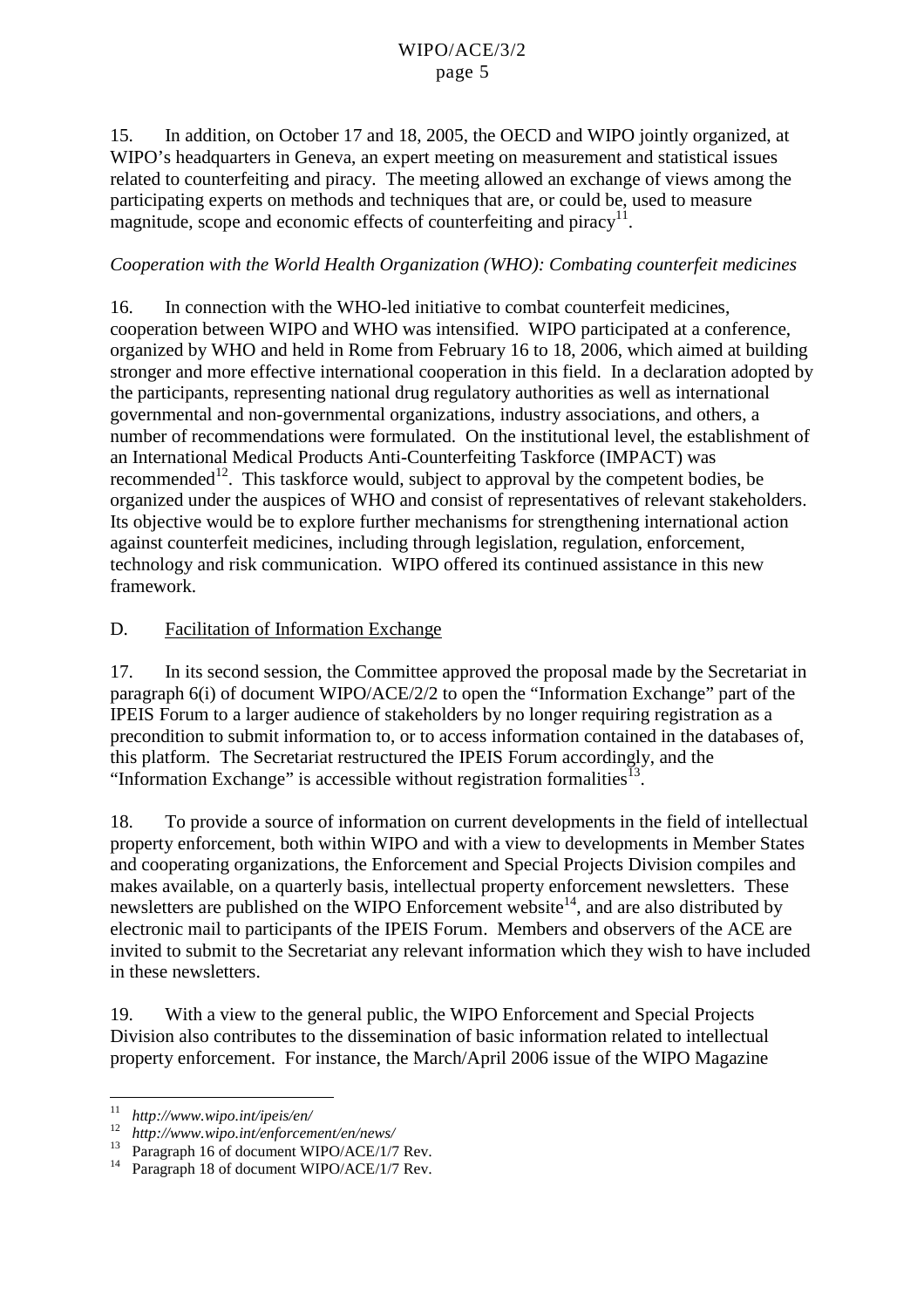featured a series of articles on intellectual property enforcement, including a case study and an update on WIPO's recent activities<sup> $15$ </sup>. It is planned to have a similar emphasis in the May/June 2006 issue.

#### II. FUTURE WORK

20. In its first session, the ACE agreed on a thematic approach for its sessions and the inclusion of expert presentations related to the selected theme<sup>16</sup>. In this regard, the second session analyzed and discussed the role of the judiciary and quasi-judicial authorities, as well as of the prosecution, in enforcement activities (including related issues such as litigation  $costs$ <sup>17</sup>, while the third session, it was agreed, should consider the issue of education and awareness-raising, including training, concerning all factors relating to enforcement, primarily those that are indicated in requests for assistance by Member States<sup>18</sup>.

21. For selection of a theme governing the discussions in the fourth session of the ACE, the Secretariat has received one proposal, by the United States of America, reproduced below:

"Although the costs of counterfeiting and intellectual property piracy (and the benefits of reducing counterfeiting and piracy) are beginning to come into sharper focus, more work remains to be done. To help fill some of these knowledge gaps, the WIPO Advisory Committee on Enforcement should discuss and analyze the relationship between the rates of counterfeiting and piracy of intellectual property and technology transfer, foreign direct investment and economic growth. The WIPO Secretariat could assist in the collection of data on piracy rates."<sup>19</sup>

<sup>&</sup>lt;sup>15</sup> The WIPO Magazine issues are available online, in English, French and Spanish, at *http://www.wipo.int/freepublications/en/?sub\_col=mag.* Paragraph 16 of document WIPO/ACE/1/7 Rev. 17 Paragraph 18 of document WIPO/ACE/2/13.

<sup>&</sup>lt;sup>19</sup> Annex of document PCDA/1/4, under Section 6. The proposal was submitted in the first session of the Provisional Committee on Proposals Related to a WIPO Development Agenda, held from February 20 to 24, 2006.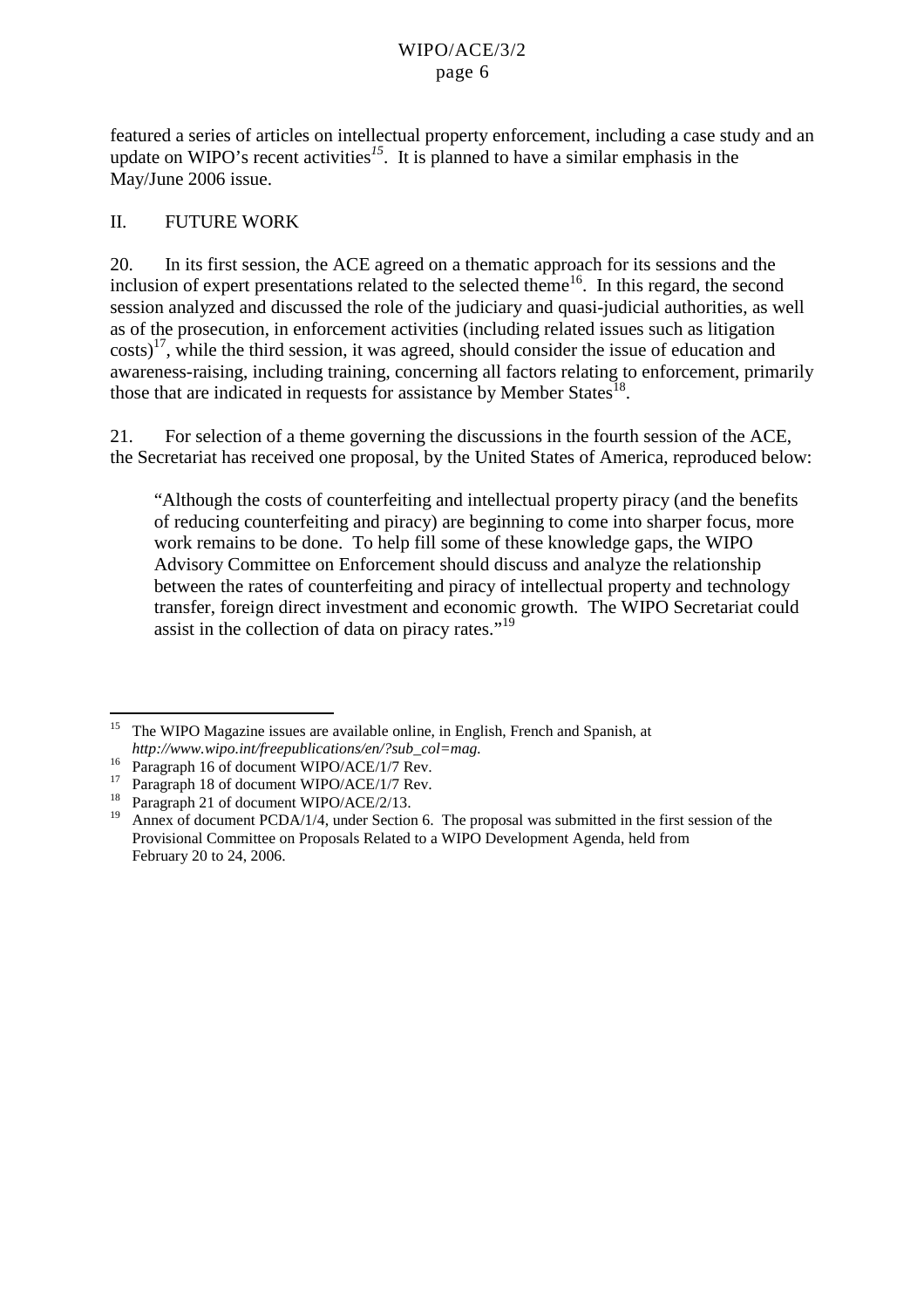#### WIPO/ACE/3/2 page 7

22. Delegations wishing to propose other themes for discussion within the mandate of the  $ACE<sup>20</sup>$  are invited to submit their suggestions to the Secretariat.

> *23. The Advisory Committee is invited to take note of the information contained in this document and to consider the proposal referred to in paragraph 21, as well as other proposals, if any, submitted under paragraph 22.*

> > [Annex follows]

#### WIPO/ACE/3/2

#### ANNEX

#### OVERVIEW OF EDUCATION, TRAINING AND AWARENESS-RAISING ACTIVITIES RELATING TO OR INCLUDING INTELLECTUAL PROPERTY ENFORCEMENT ISSUES ORGANIZED BY, OR HELD WITH THE PARTICIPATION OF, WIPO FROM MAY 2004 TO APRIL 2006

- National Workshop on Enforcement of Intellectual Property Rights for Prosecutors and Police Officers in Santiago, Chile, May 3-4, 2004;
- WIPO-USAID Sub-regional Seminar on the Enforcement of Intellectual Property Rights in Almaty, Kazakhstan, May 12-13, 2004;
- WIPO Forum on Intellectual Property and SMEs (two panel sessions on IP enforcement) in Alicante, Spain, May 27-28;
- Technical Assistance Information Exchange Office (TAIEX) of the European Commission/TAIEX/WIPO Workshop for the Judiciary, Police and Customs on the Enforcement of IPRs in Banská Bystrica, Slovakia, May 27-28, 2004;

<sup>&</sup>lt;sup>20</sup> Paragraph 114(ii) of document WO/GA/28/7 reads: "The mandate of the Committee in the field of enforcement, which excludes norm setting, was limited to technical assistance and coordination. The Committee should focus on the following objectives: coordinating with certain organizations and the private sector to combat counterfeiting and piracy activities; public education; assistance; coordination to undertake national and regional training programs for all relevant stakeholders and exchange of information on enforcement issues through the establishment of an Electronic Forum."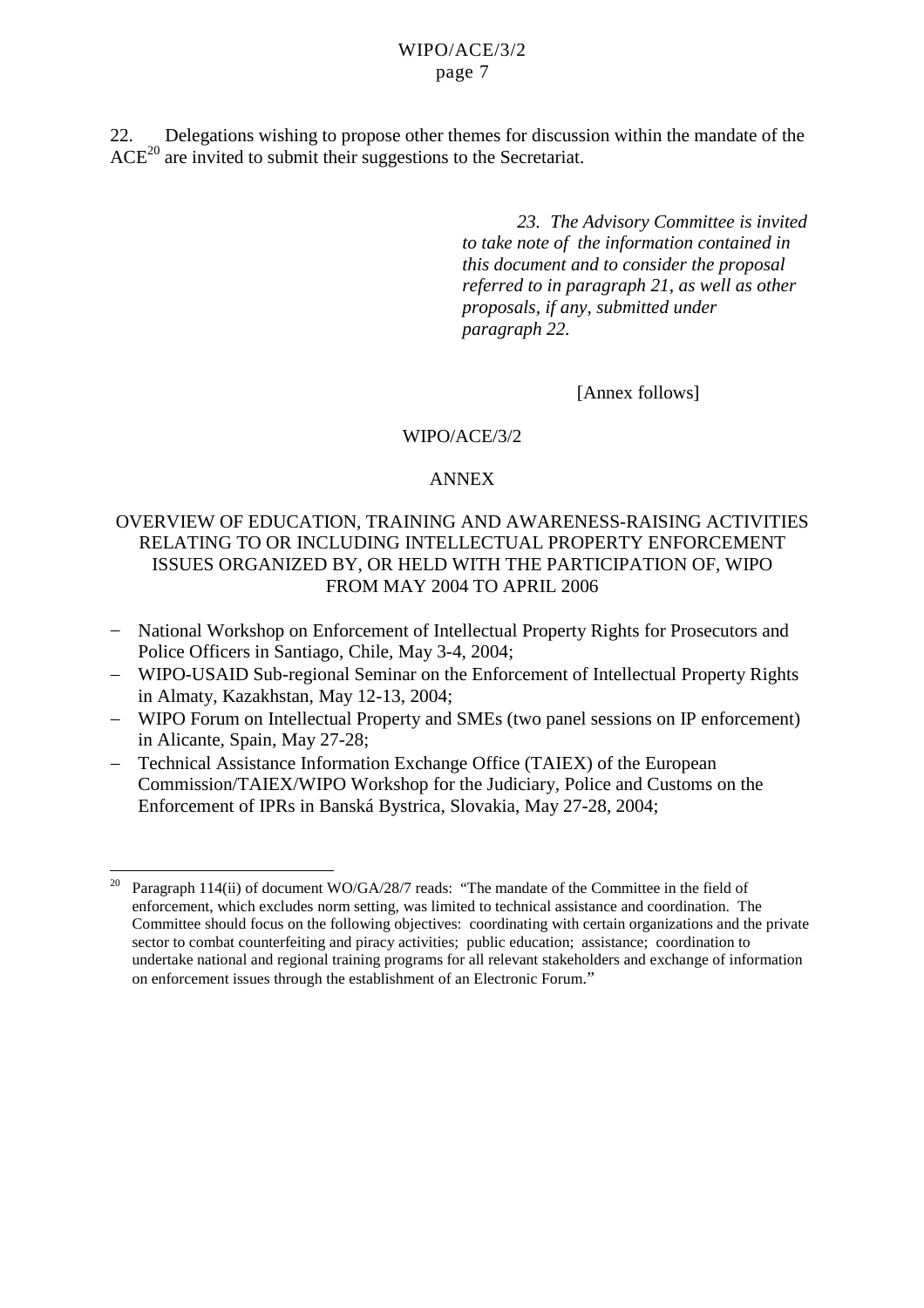## WIPO/ACE/3/2

#### Annex, page 3

- *Séminaire national de l'OMPI sur l'importance socio-economique et culturelle de la protection du droit d'auteaur et des droits voisins et les retombées de la piraterie à l'attention des journalistes* in Alger, Algeria, June 1, 2004;
- WTO Regional Workshop on Certain Topical Issues in Regard to Intellectual Property for English-speaking African Countries in Sandton (Johannesburg), South Africa, June 2-4, 2004;
- WIPO Colloquium in Intellectual Property for Judges from Sudan in Geneva, June 14-18, 2004;
- National Workshop on Intellectual Property Law Enforcement in Nairobi, Kenya, June 16-17, 2004;
- Colloquium on Intellectual Property for Judges, Magistrates and Members of the Kenya Industrial Property Tribunal in Nairobi, June 18-19, 2004;
- EU Conference "The TRIPS Agreement Ten Years Later" in Brussels, Belgium, June 23-24, 2004;
- Technical Assistance Information Exchange Office (TAIEX) of the European Union Conference on Intellectual Property in a Changing Society in Warsaw, Poland June 23-25, 2004;
- WIPO National Roving Workshop on the Enforcement of Intellectual Property Rights in Hanoi and Ho Chi Minh City, Viet Nam, July 5- 9, 2004;
- WIPO National Seminar on Enforcement of Copyright and Related Rights in Colombo, Sri Lanka, July 20-21, 2004;
- WIPO Workshop on the Enforcement of Intellectual Property Rights for Police and Customs Officers, in Port of Spain, Trinidad & Tobago and Castries, St. Lucia, September 6 to 10, 2004:
- Balkan Legal Forum 2004 organized by the Legal Development Foundation European Forum of the International Bar Association in Sofia, Bulgaria on September 15, 2004;
- Operational Seminar on the Role of the Customs in Combating Counterfeiting & Piracy, organized by the CARDS Regional Project for Intellectual Property Rights Protection in the Western Balkans, in collaboration with the European Commission Directorate-General for Taxation and the Customs Union, in Belgrade, Serbia and Montenegro, October 4-7, 2004;
- WIPO National Specialized Symposium for the Jordanian Judiciary in Dead Sea, Jordan, October 7–9, 2004;
- WIPO National Specialized Symposium for Members of the Jordanian Judicial Institute in Dead Sea, Jordan, October 10 – 12, 2004;
- WIPO National Seminar on the Enforcement of Intellectual Property Rights for Customs Officials in Amman, Jordan, October 14, 2004;
- WIPO Colloquium on Intellectual Property for Judges from China, October 15-19, 2004, Geneva/Berne/London, organized in cooperation with the Swiss Federal Institute of Intellectual Property and the UK Department for Constitutional Affairs;
- National Seminar for the Judiciary and Other Law Enforcement Agencies on the Enforcement of Intellectual Property Rights in Yerevan, Armenia, October 26-27, 2004;
- WIPO Colloquium for Judges for Romania, in cooperation with the European Patent Office, the German Federal Patent Court and the Swiss Federal Institute of Intellectual Property, in Geneva, Berne and Munich, November 15-26, 2004;
- WIPO National Workshop for Judges in Riyadh, Saudi Arabia, December 13-15, 2004;
- WIPO National Seminar on Intellectual Property for the Princess Sumaya University for Technology (PSUT) in Amman, Jordan, January 11–12, 2005;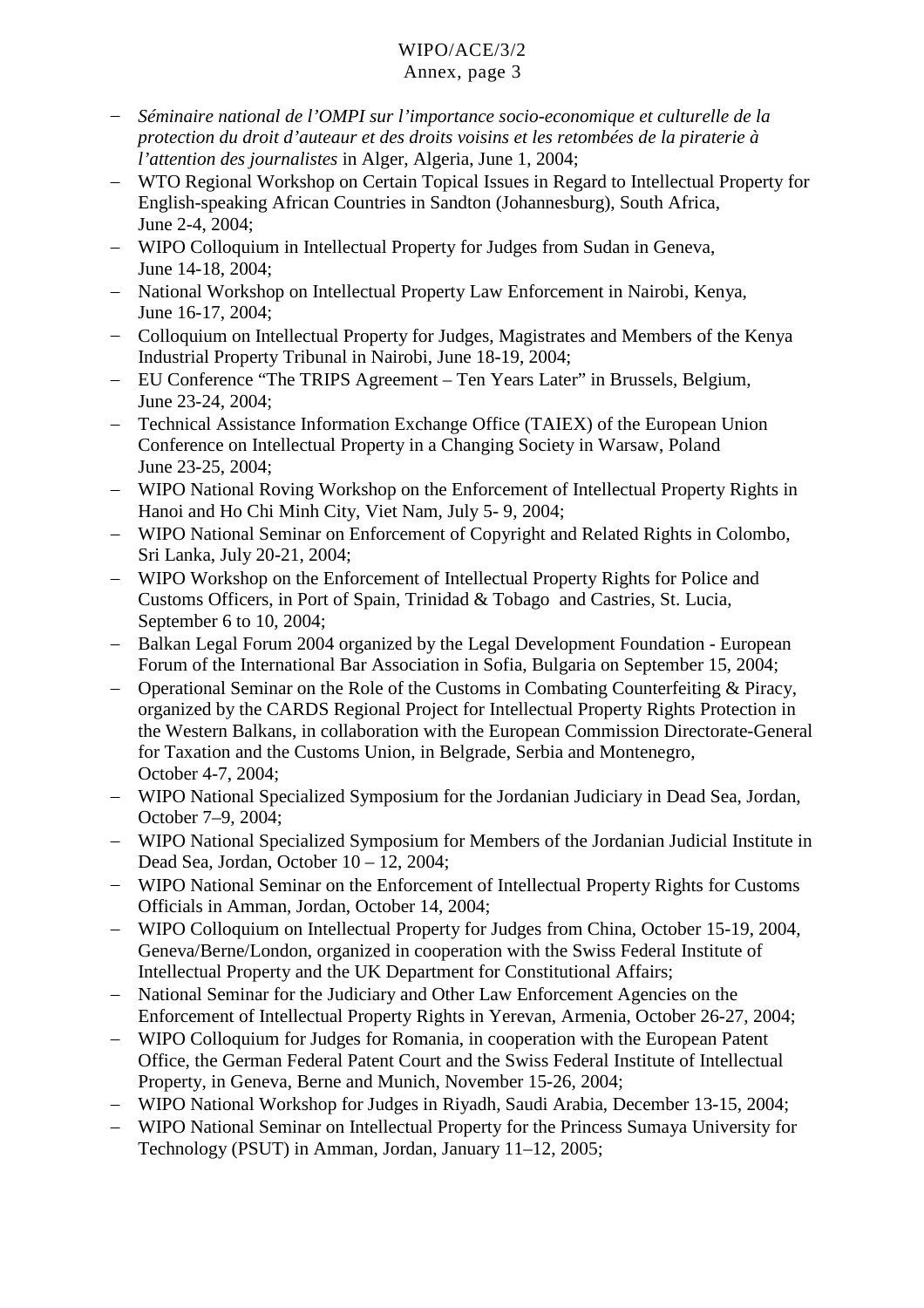# WIPO/ACE/3/2

#### Annex, page 4

- WIPO National Seminar on the Promotion, Protection and Enforcement of Intellectual Property Rights in New Delhi, India, February 17–18, 2005;
- TAIEX Seminar on Enforcement of IPRs in Ljubljana, Slovenia, March 15-16, 2005;
- *Séminaire national de l'OMPI sur la contrefaçon et la piraterie dans le domaine audiovisuel* in Rabat, Morocco, April 5–6, 2005;
- Summit on Proven Strategies for Countering Counterfeiting & Infringement of IP Rights, under the auspices of the Ministry of Supply and Internal Trade of Egypt in Cairo, May 4-5, 2005;
- WIPO Regional Training Course on Trademarks for Officials of Caribbean IP Offices, in Jamaica and Trinidad and Tobago, June 6-10, 2005;
- TAIEX Workshop on Enforcement of Intellectual Property Rights in a Modern Society in Banska Bystrica, Slovakia, June 29–30, 2005;
- WIPO/WTO Colloquium for Teachers of IP at WIPO/WTO headquarters in Geneva, June 27 to July 8, 2005;
- WIPO-UN/ECE-WCO Subregional Seminar on Enforcement of Intellectual Property Rights (IPRs) in Almaty, Kazakhstan, July 5 – 7, 2005;
- WIPO Summer School on Intellectual Property in Geneva from July 4 to 29, 2005;
- WIPO–USPTO Academy for the Judiciary on the Enforcement of IPRs in Washington DC, USA, July 23–29, 2005;
- First Andean Regional Meeting for the discussion of a document containing a harmonized legal regional framework on border measures on IP in Lima, Peru, August 22–23, 2005;
- WIPO Asia-Pacific Regional Symposium on the Protection and Enforcement of IPRs in Kuala Lumpur, Malaysia, September 13–14, 2005;
- *Atelier sous-régional de l'OMPI sur la mise en œuvre des droits de la propriété intellectuelle à l'intention des pays francophones d'Afrique* in Yaoundé, Cameroun, September 13–16, 2005;
- Cooperation Council for Arab States of the Gulf (GCC) Fourth Meeting on Commercial Fraud and Counterfeiting in Abu Dhabi, UAE, September 20–21, 2005;
- WIPO/FIT Japan Regional Training Course on the Enforcement of Intellectual Property Rights in Tokyo, Japan, October 11–21, 2005;
- WIPO Seminar on Intellectual Property Rights in Cariló, Argentina, October 13–15, 2005;
- WIPO Colloquium for Romanian Judges, in cooperation with the European Patent Academy and the Swiss Federal Institute of IP in Geneva, Munich and Berne, October 17–28, 2005;
- WIPO Workshop on the Enforcement of IPRs for Police and Customs Officers in Kingstown, Saint Vincent and the Grenadines, November 7 and 8, 2005;
- WIPO Workshop on the Enforcement of IPRs for Police and Customs Officers in Bridgetown, Barbados, November 10 and 11, 2005;
- WIPO Workshop on the Enforcement of IPRs for Police and Customs Officers in Saint John's, Antigua and Barbuda, November 14 and 15, 2005;
- WIPO/CISAC Joint Regional Colloquium for the Judiciary on Copyright and Related Rights in Singapore, November 14–15, 2005;
- WIPO / Japan Copyright Office (JCO) Special Training Course on the Enforcement of Copyright and Related Rights in Tokyo, Japan, November 14–25, 2005;
- WIPO Workshop on the Enforcement of IPRs for Police and Customs Officers in Kingston, Jamaica, November 17 and 18, 2005;
- National Workshop on the Enforcement of Intellectual Property Rights in Maputo, Mozambique, November 21–23, 2005;